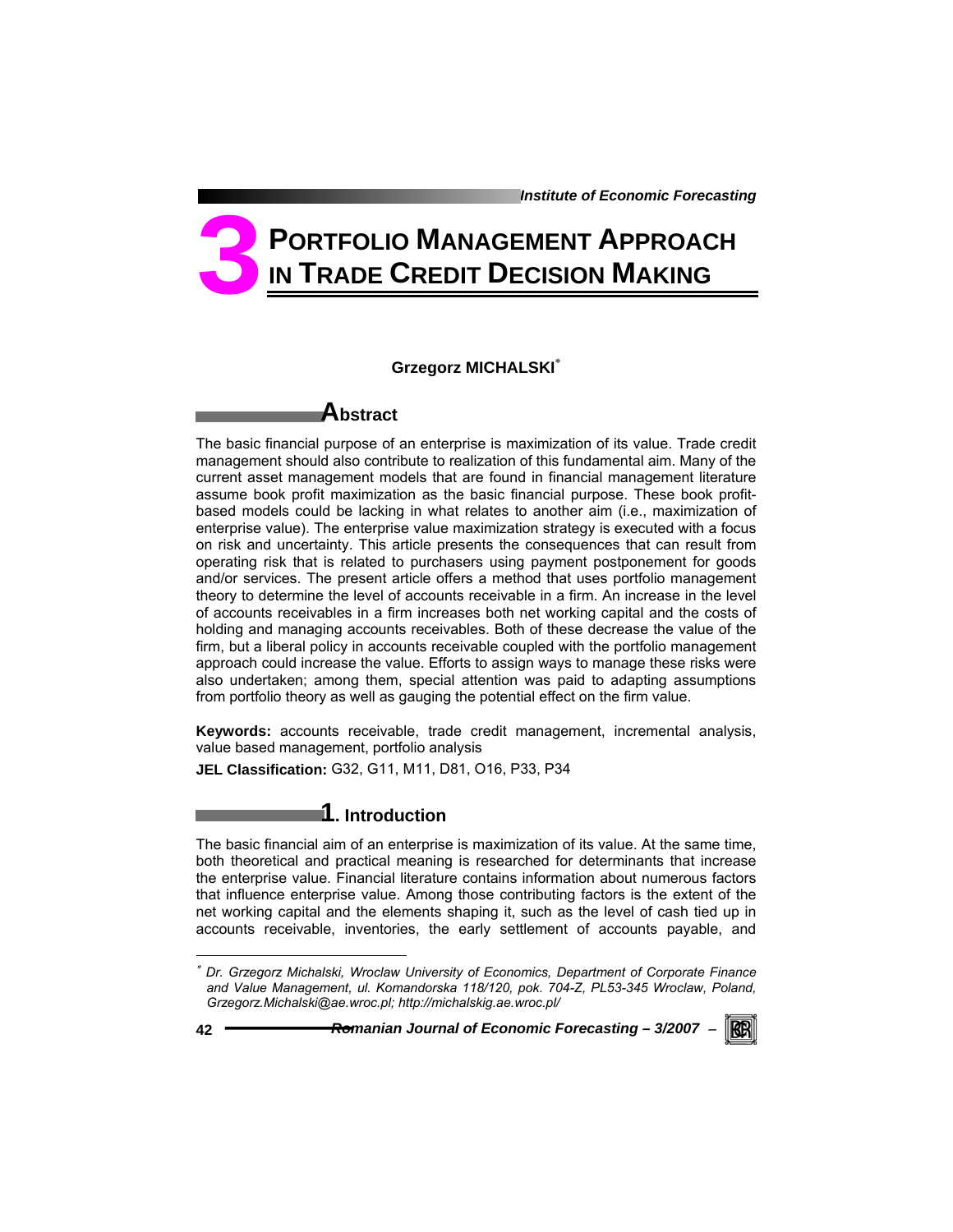operational cash balances. The greater part of classic financial models and proposals relating to optimum current assets management was constructed with net profit maximization in mind. This is the reason why these models need reconstruction in order to make them suitable to firms that want to maximize their value. The decision if extend the trade credit terms, is a compromise between limiting the risk of allowing for the payment postponement from unreliable purchasers and gaining new customers by way of a more liberal enterprise trade credit policy. This decision shapes the level and quality of accounts receivable.

The question discussed in this article concerns the possibility of using portfolio theory in making decisions about selecting which customers should be given trade credit. In this article, we will show that it is possible that the firm can sell on trade credit terms to some customers, who previously were rejected because of too great an operational risk, with a positive outcome the creation of increased firm value. This extension of trade credit is possible only if the firm has purchasers from various branches, and if these branches have different levels of operating risk. The key to success for a firm is to perform portfolio analysis with the result of a varied portfolio of customers with a spectrum of managed levels of operating risk.

## **2. Value Based Management of Accounts Receivable**

If holding accounts receivable on a level defined by the enterprise provides greater advantages than negative influence, the firm value will grow. Changes in the level of accounts receivable affect on the value of the firm. To measure the effects that these changes produce, we use the following formula, which is based on the assumption that the firm present value is the sum of the future free cash flows to the firm (*FCFF*), discounted by the rate of the cost of capital financing the firm:

$$
\Delta V_p = \sum_{t=1}^n \frac{\Delta F C F F_t}{(1+k)^t},\tag{1}
$$

where  $\Delta V_p$  = firm value growth;  $\Delta F C F F_t$  = future free cash flow growth in period *t*; and  $k =$  discount rate<sup>1</sup>.

Future free cash flow is expressed as:

$$
FCFF_t = (CR_t - CE_t - NCE) \times (1 - T) + NCE - Capex - \Delta NWC_t \tag{2}
$$

where  $CR_t$  = cash revenues on sales;  $CE_t$  = cash expenses resulting from fixed and variable costs in time *t*; *NCE* = non-cash expenses; *T* = effective tax rate; ∆*NWC* = net working growth; and *Capex* = capital expenditure resulting from the growth of operational investments (money used by a firm to acquire or upgrade physical assets, such as property, industrial buildings, or equipment).

 *1 To estimate changes in accounts receivable levels, we accept discount rate equal to the average weighted cost of capital (WACC). Such changes and their results are strategic and long term in their character, although they refer to accounts receivable and short run area decisions (T.S. Maness 1998, s. 62-63).* 

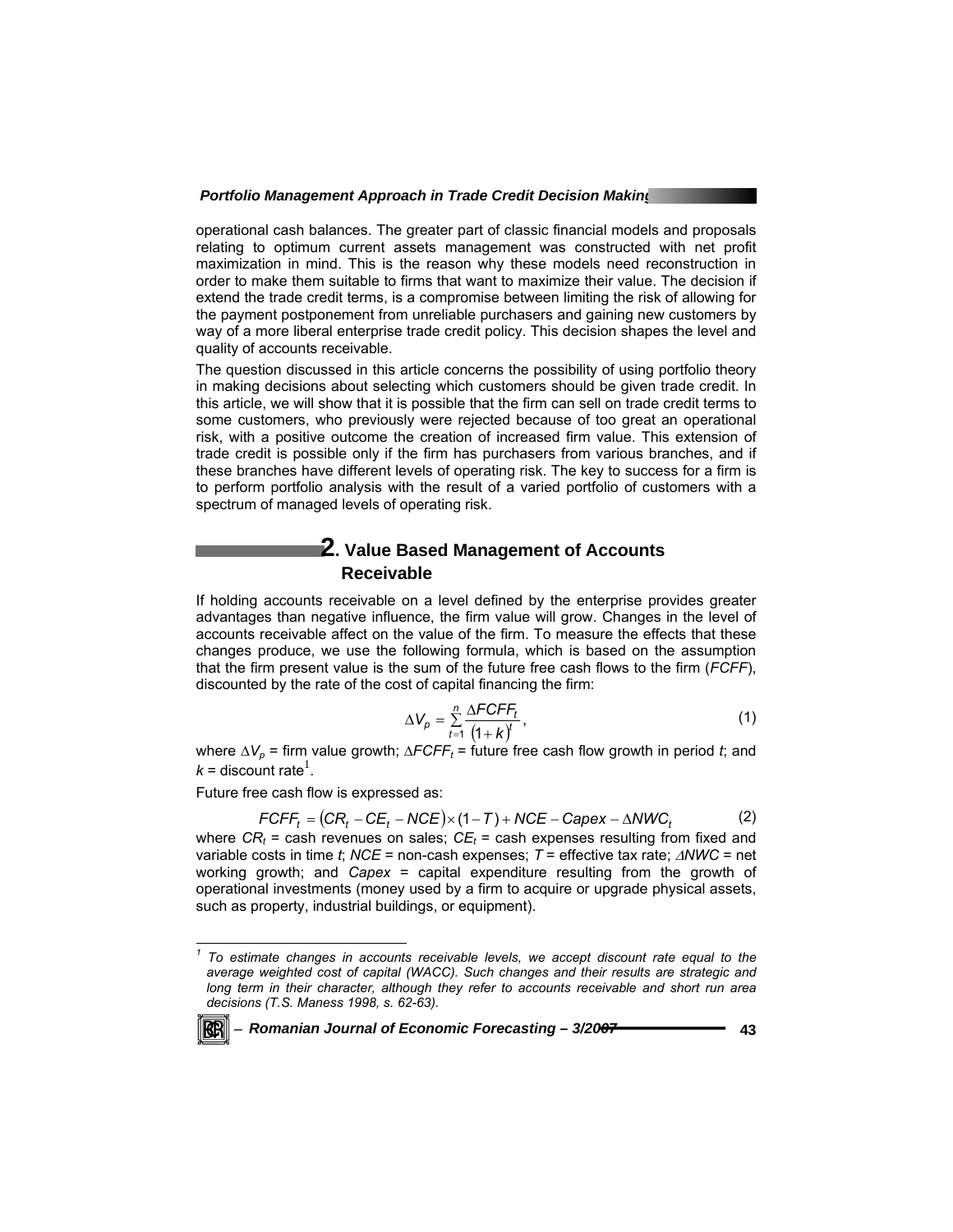Similar conclusions, related to the results of changes in trade credit policy on the firm value, can be estimated on the basis of economic value added, the extent to which residual profit (the added value) increased the value of the firm during the period:

$$
EVA = NOPATH - k \times (NWC + OI), \qquad (3)
$$

where *EVA* = economic value added; *NWC =* net working capital; *OI =* operating investments; and *NOPAT* = net operating profit after tax, estimated on the basis of the formula:

$$
NOPATH = (CRt - CEt - NCE) \times (1 - T)
$$
 (4)

The net working capital (NWC) is the part of current assets that is financed with fixed capital. The net working capital (current assets less current liabilities) results from lack of synchronization of the formal rising receipts and the real cash receipts from each sale. It is also caused by a divergence during time of rising costs and time when a firm pays its accounts payable.

$$
NWC = CA - CL = AAR + INV + G - AAP
$$
 (5)

where *NWC* = net working capital; *CA* = current assets; *CL* = current liabilities; *AAR* = average level of accounts receivable; *INV* = inventory; *G* = cash and cash equivalents; and *AAP* = average level of accounts payable.

During estimation of the free cash flows, the holding and increasing of net working capital ties up money used for financing net working capital. If net working capital increases, the firm must utilize and tie up more money, and this decreases free cash flows. Production level growth necessitates increased levels of cash, inventories, and accounts receivable. Part of this growth will be covered with current liabilities that automatically grow with the growth of production and sales. The remaining cash requirements (that are noted as net working capital growth, *∆NWC*) will require a different form of financing.

Trade credit policy decisions changing the terms of trade credit create a new accounts receivable level. Consequently, trade credit policy has an influence on firm value. This comes as a result of alternative costs of money tied in accounts receivable and general costs associated with managing accounts receivable. Both the first and the second involve modification of future free cash flows and as a consequence firm value changes. In Figure 1, we show the influence of trade credit policy changes on firm value. These decisions change:

- future free cash flows (*FCFF*),
- life of the firm (*t*) and
- rate of the cost of capital financing the firm (*k*).

Changes to these three components influence the creation of the firm value (∆*Vp*).

Accounts receivable changes (resulting from changes in trade credit policy of the firm) affect the net working capital level and also the level of accounts receivable management operating costs in a firm; these operating costs are a result of accounts receivable level monitoring and recovery charges).

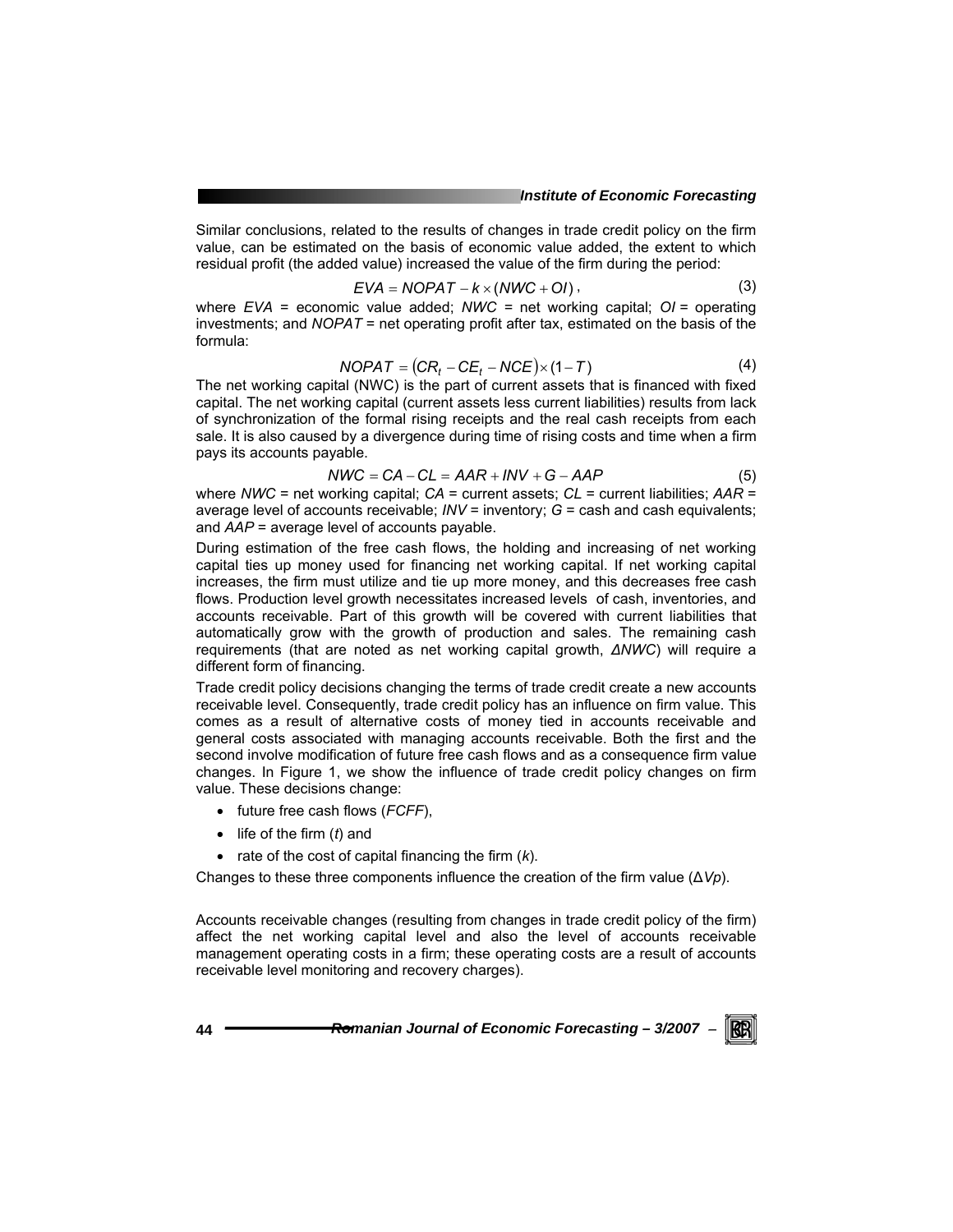*Portfolio Management Approach in Trade Credit Decision Making* 

**Figure 1** 



where: *FCFF* = free cash flows to firm; *∆NWC* = net working capital growth; *k* = cost of the capital financing the firm; and  $t =$  the lifetime of the firm and time to generate single *FCFF*.

Source: own study.

Trade credit terms give evidence about a firm trade credit policy. They are the parameters of trade credit and include:

- the maximum delay in payment by purchasers (trade credit period);
- the time the purchaser has to pay with a cash discount; and
- the rate of the cash discount.

The length of the cash discount period and the maximum delay in payment by purchasers give information about the character of a firm trade credit policy. These trade credit conditions are:

$$
ps / os, net ok \tag{6}
$$

where *ps* = cash discount rate, *os* = cash discount period, and *ok* = maximum payment delay period.

The terms of a trade credit sale are the result of a firm's management decision made on the basis of information about factors such as:

- market competition,
- the kind of goods or services offered,
- seasonality and elasticity of demand,
- price,
- type of customer, and
- profit margin from sale.

It is important to match the length of the trade credit of a firm to its customer's capabilities. The enterprise giving the trade credit should take into account the

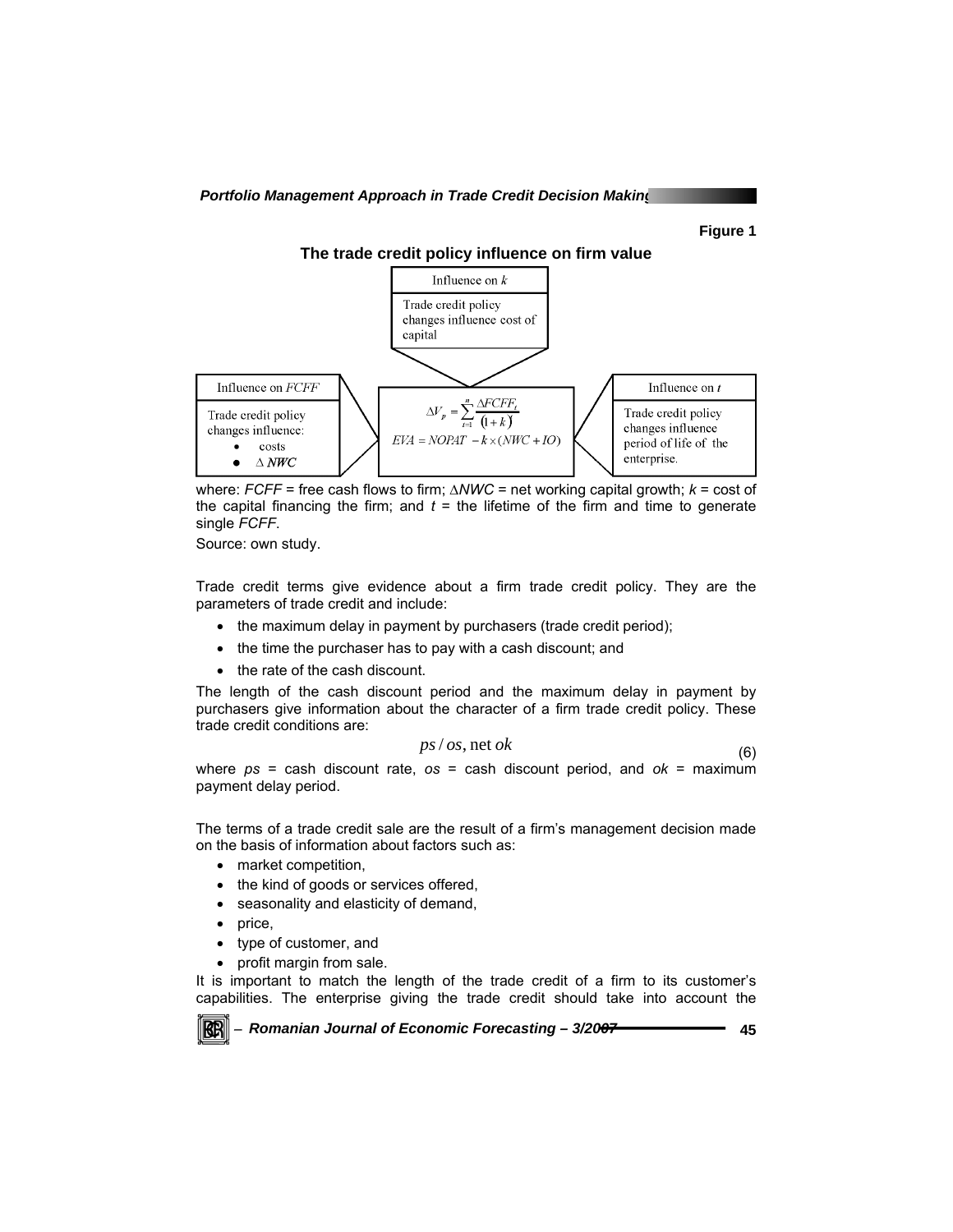purchasers' inventory conversion cycle as well as its accounts receivable conversion cycle. These two elements make up the operating cycle of a purchaser. The shorter this cycle, the shorter should be the maximum payment delay period offered to a purchaser. The maximum payment delay period for purchaser is the maximum expected period of accounts receivable cycle for a seller.

In order to choose what terms of sale should be proposed to the purchaser a firm management can use the incremental analysis as final criterion, as well as compare the influence of these proposals on firm value. Incremental analysis is a tool for estimating the effects of changes in trade credit policy on the enterprise. This analysis usually takes into account three basic elements:

(1) Estimation of the results of changes on sales as well as losses resulting from bad debts.

(2) Estimation of the changes in the firm accounts receivable level.

Accounts receivable growth we have as:

$$
\Delta AAR = (ACP_1 - ACP_0) \times \frac{CR_0}{360} + VC \times ACP_1 \times \frac{CR_1 - CR_0}{360}, \text{ if } CR_1 > CR_0
$$
  

$$
\Delta AAR = (ACP_1 - ACP_0) \times \frac{CR_1}{360} + VC \times ACP_0 \times \frac{CR_1 - CR_0}{360}, \text{ if } CR_1 \le CR_0
$$
 (7)

where Δ*AAR* = accounts receivable growth; *ACP*<sub>0</sub> = receivables collection period before trade credit policy change;  $ACP_1$  = receivables collection period after trade credit policy change;  $CR_0$  = cash revenue before trade credit policy change;  $CR_1$  = cash revenue after trade credit policy change; and *VC* = variable costs (in percent from sales incomes).

(3) Estimation of the firm value change:

$$
\Delta EBIT = [(CR_{1} - CR_{0}) \times (1 - VC) - k_{AAR} \times \Delta AAR +-(l_{1} \times CR_{1} - l_{0} \times CR_{0}) - (sp_{1} \times CR_{1} \times w_{1} - sp_{0} \times CR_{0} \times w_{0})]
$$
\n(8)

where *∆EBIT* = earnings before interests and taxes growth;  $k_{AAR}$  = operating costs of accounts receivable management in a firm;  $l_0$  = bad debts loses before trade credit policy change;  $I_1$  = bad debts loses after trade credit policy change;  $sp_0$  = cash discount before trade credit policy change;  $sp<sub>1</sub>$  = cash discount after trade credit policy change;  $w_0$  = part of purchasers using cash discount before trade credit policy change; and  $w_1$  = part of purchasers using cash discount after trade credit policy change.

To check how changes in the accounts receivable level and *EBIT* influence on firm value, it is possible to use changes in future free cash flows. First, we have changes in *FCFF* in time 0:

$$
\Delta FCFF_0 = -\Delta NWC = -\Delta AAR\tag{9}
$$

Next, the free cash flows to firm in periods (from 1 to *n*), as:

$$
\Delta FCFF_{1...n} = \Delta NOPAT = \Delta EBIT \times (1 - T)
$$
\n(10)

**46** *Romanian Journal of Economic Forecasting – 3/2007* <sup>−</sup>

KR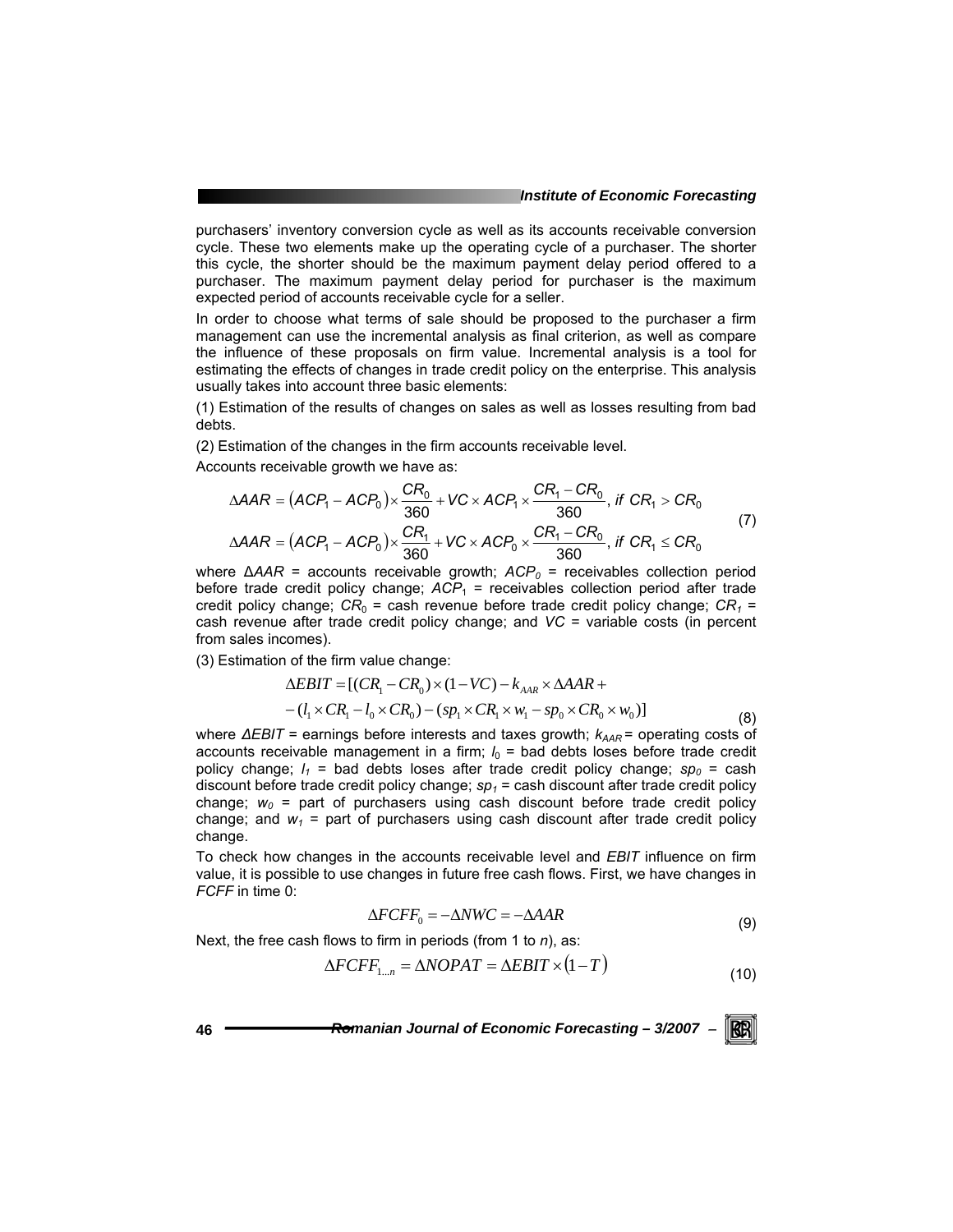**Example 1.** An enterprise  $CR_0 = 500\,000\,000 \in$ . *VC* = 50%  $\times$  *CR*. Operating costs of accounts receivable management in a firm,  $k_{AAR}$  = 20%. WACC = 15%. T = 19%. Before trade credit policy change half of firm customers pay before delivery. 25% of them use 2% cash discount paying on the  $10<sup>th</sup>$  day. The remaining customers pay on the 30<sup>th</sup> day. Bad debts losses 3% of *CR*. The trade credit policy changes (from 2/10, net 30 to 3/10, net 40) considered by firm will result: 40% of firm customers will pay before delivery. 30% of them use 3% cash discount paying on the  $10<sup>th</sup>$  day. The remaining customers pay on the 45<sup>th</sup> day. Bad debts losses 4% of *CR*. New  $CR_1 =$  $625000000 \in$ . The effects of changes in trade credit policy would be felt for 3 years.

Because 50% of sale before change of policy, is done in cash, 25% on principle of collected on the 30<sup>th</sup> day, 25% on principle of charge regulated up to the 10<sup>th</sup> day, then the  $ACP<sub>0</sub>$  is:

 $ACP_0 = 0.5 \times 0 + 0.25 \times 10 + 0.25 \times 30 = 10$  days.

The *ACP<sub>1</sub>* after change is:

$$
ACP1 = 0,4 \times 0 + 0,3 \times 10 + 0,3 \times 45 = 16,5
$$
 days.

That is why expected increase of average level of accounts receivable will be:

$$
\Delta AAR = (16,5-10) \times \frac{500000000}{360} + 0,5 \times 16,5 \times \frac{125000000}{360} = 11892361 \epsilon.
$$

Therefore in result of trade credit policy change, the average state of accounts receivable will grow up for 11 892 361 €.

Next, we have *∆EBIT*:

$$
\Delta EBIT = 125000000 \times 0.5 - 20\% \times 11892361 -
$$

 $-(4\% \times 625000000 - 3\% \times 500000000) +$ 

 $-(3\% \times 625000000 \times 30\% - 2\% \times 500000000 \times 25\% = 46$  996 527,8  $\in$ 

Using equations nine and ten, we can estimate firm value growth:

$$
\Delta V = -11892361 + \frac{46996527,8 \times 0,81}{0,15} \times \left(1 - \frac{1}{1,15^3}\right) = 75023598 \text{ E}.
$$

As we see, the trade credit policy change will increase the firm value. Similar information is given by estimation of ∆*EVA* after trade policy change:

∆*EVA* = 0,81× 46 996 527,8 − 15%×11 892 361 = 36 283 333 €.

As one can see through the discussed case, the first half and then 40% of sales are realized on the principle of cash sale. This results from the fact that those customers who created sales only for cash did not fulfill the requirements relating the risks, which is considered as percentage of delayed payments. Therefore, the firm stopped offering these purchasers sales on the principle of the trade credit. This was despite the fact that their financing with the trade credit made it possible to notice much greater activity and larger level of income from sales, than at the trade credit relinquishment.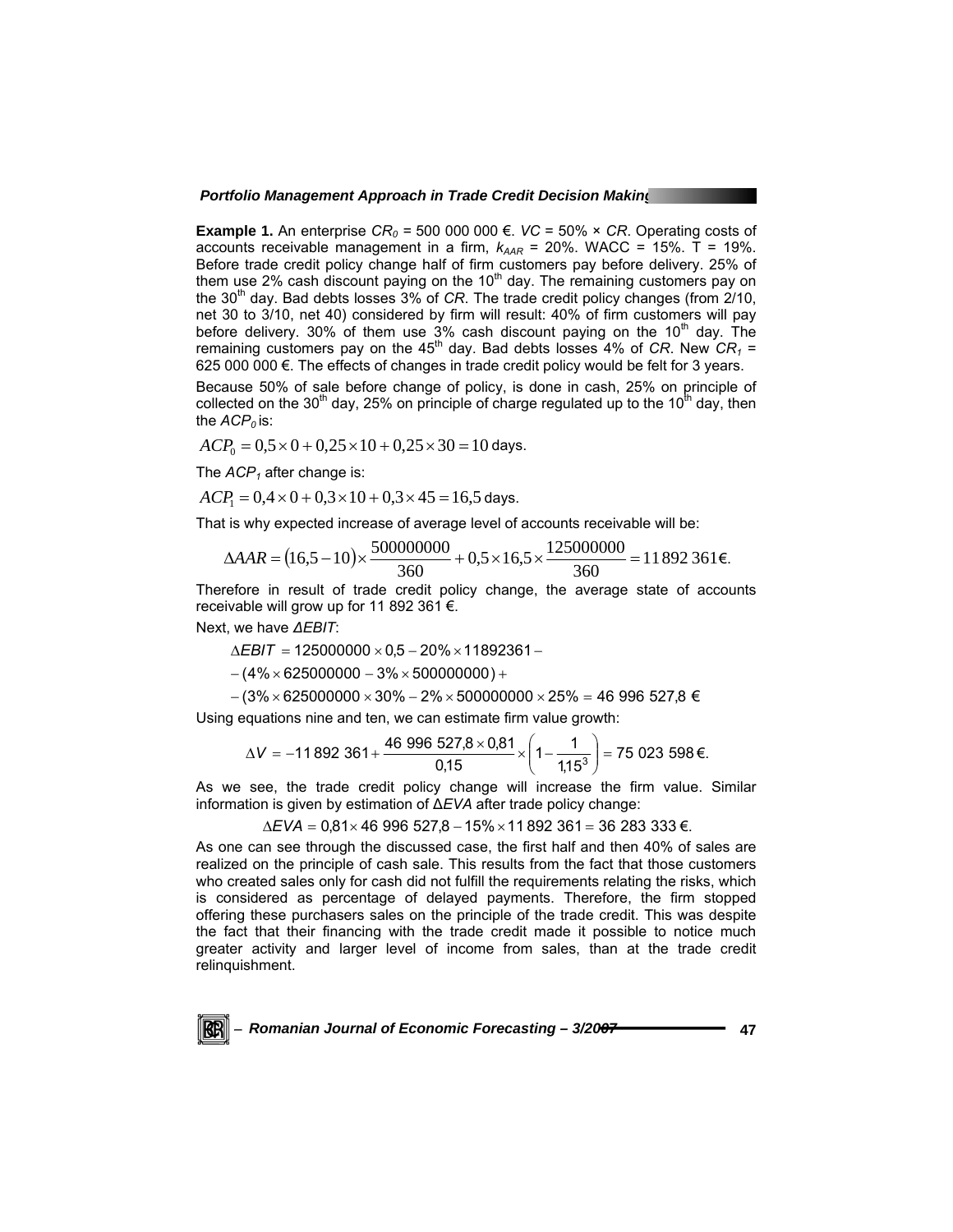## **3. Portfolio Theory Approach in Trade Credit Decisions**

A portfolio is a set of assets (for example, accounts receivable). The portfolio approach to accounts receivable management can be used by utilizing the rate of profit (rate of advantage from assets) as one of the basic criteria that the firm giving the trade credit should encourage the purchaser to consider when making decisions (Jajuga 1994, p. 80-110). The profit rate resulting from the trade credit can be defined as:

$$
R_{nAR} = \frac{\Delta CR - \Delta Costs}{\Delta Costs}
$$
 (11)

where *RnAR* = profit rate from giving the trade credit to purchasers *n*, ∆*CR* = cash revenue growth generated from additional sale to *n* customers instead of the cash sale, and ∆*Costs* = growth of costs resulting from offering the trade credit to purchaser *n*.

The present rate of profit is realized amid conditions of risk and uncertainty. The rate of profit changes varies according to the various probabilities. These probabilities result from customers' marketable situations which influence their ability to regulate their accounts payable to the seller in an appropriate manner. The risk measure connected with the accounts receivable of a concrete purchaser varies according to the following equation:

$$
V = \sum_{i=1}^{m} p_i \times (R_i - R)^2
$$
 (12)

where  $p_i$  = based on historical data probability of  $R_i$ , and  $R_i$  = expected rate of return from accounts receivable from the group of purchasers *i*.

The measure of risk also can be defined according to standard deviation:

$$
s = \sqrt{V} = \sqrt{\sum_{i=1}^{m} p_i \times (R_i - R)^2}
$$
 (13)

Both the variation and the standard deviation can be estimated for the historical data of a purchaser.

The next element is the correlation of profit from the trade credit given to the purchaser (or to the group of purchasers) in which the profits of the trade credit are given to other purchasers (or to different groups of purchasers). If the firm completes the transactions with more than one group of purchasers, it is possible to distinguish two or more homogeneous groups in relation to the risk and profit from giving the trade credit. In this case, the portfolio approach can be used. These groups can belong to definite trades<sup>1</sup>, and a connection does or can exist between the accounts

l



<sup>&</sup>lt;sup>1</sup> In Polish business practice purchasers coming from one trade group have similar payment *because they serve the same market and have similar customers with similar payment habits.*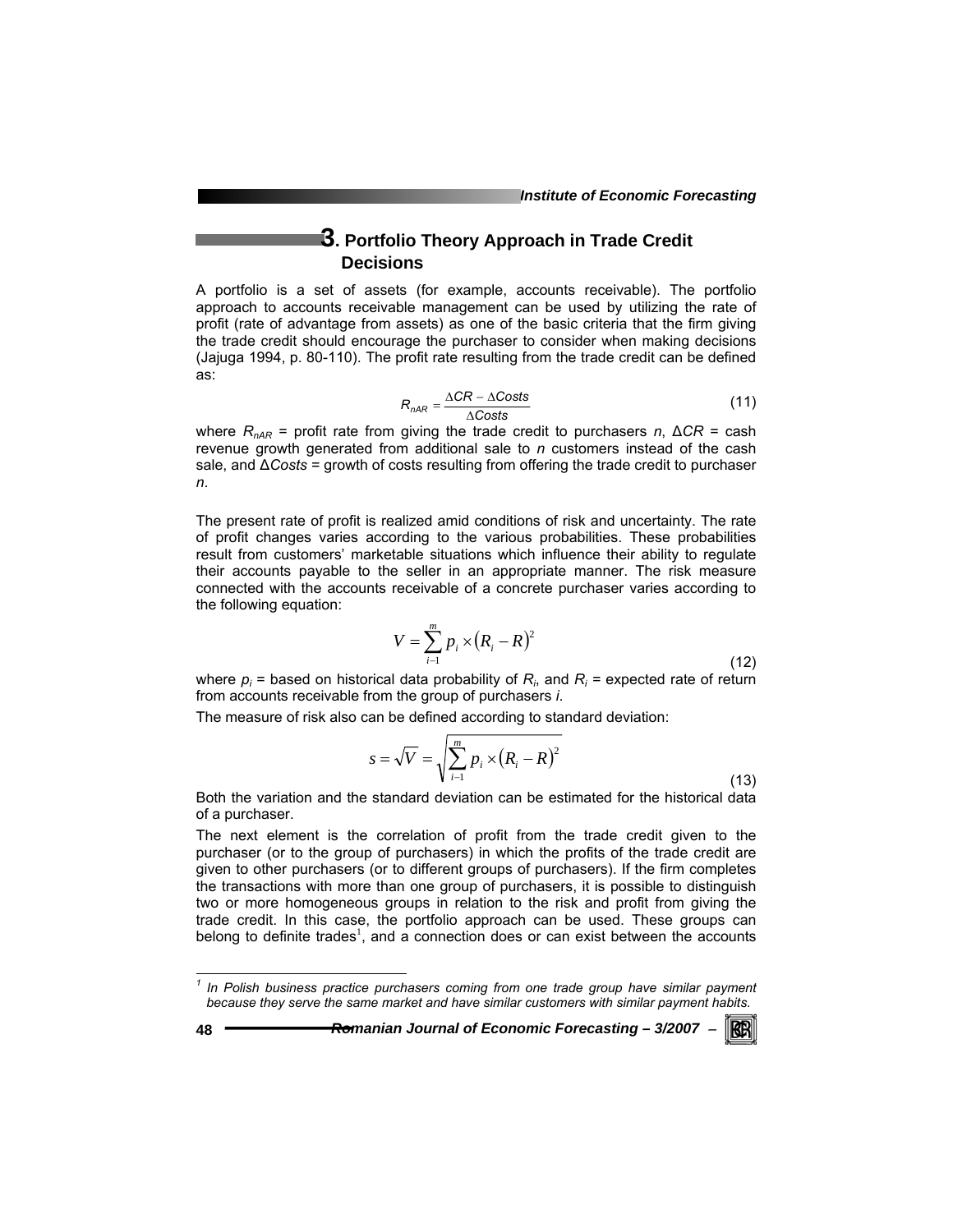receivables of these groups of purchasers. The measure of such a connection is usually a coefficient of correlation:

$$
\rho_{1,2} = \frac{\sum_{i=1}^{m} p_i \times (R_{1i} - R_1) \times (R_{2i} - R_2)}{s_1 \times s_2}
$$
\n(14)

where  $\rho_{1,2}$  = coefficient of first and second group of accounts receivable correlation;

 $R_1$  = expected rate of return from accounts receivable of the first group of purchasers;  $R_2$  = expected rate of return from accounts receivable of the second group of purchasers;  $s_1$  = standard deviation for the first group;  $s_2$  = standard deviation for the second group; *R1i* = individual rate of return from accounts receivable of purchaser *i* from the first group of purchasers;  $R_{2i}$  = individual rate of return from accounts receivable of purchaser *i* from the second group of purchasers; and  $p_i$  = probability of individual rate of return from accounts receivable of purchaser *i*.

To show how portfolio approach can be used in accounts receivable management, we will use the portfolio of two groups of accounts receivable as example.

**Example 1.** The firm cooperates with two homogenous groups of purchasers. The first group of purchasers delivers its services to industry A, the second group of purchasers serves customers from industry B. Creating a portfolio of two kinds of accounts receivable makes sense only when the correlation between profits from the giving trade credit for these groups is less than 1.

**Example 2, Case 1.** Correlation coefficient between accounts receivable profits from Groups A and B equals 1,  $\rho_{AB} = 1$ .

**Figure 2** 

**The profit - risk relation for portfolio of accounts receivable for two groups of purchasers if**  $\rho_{AB} = 1$ .



Source: Own study, on the basis of Jajuga, 1994.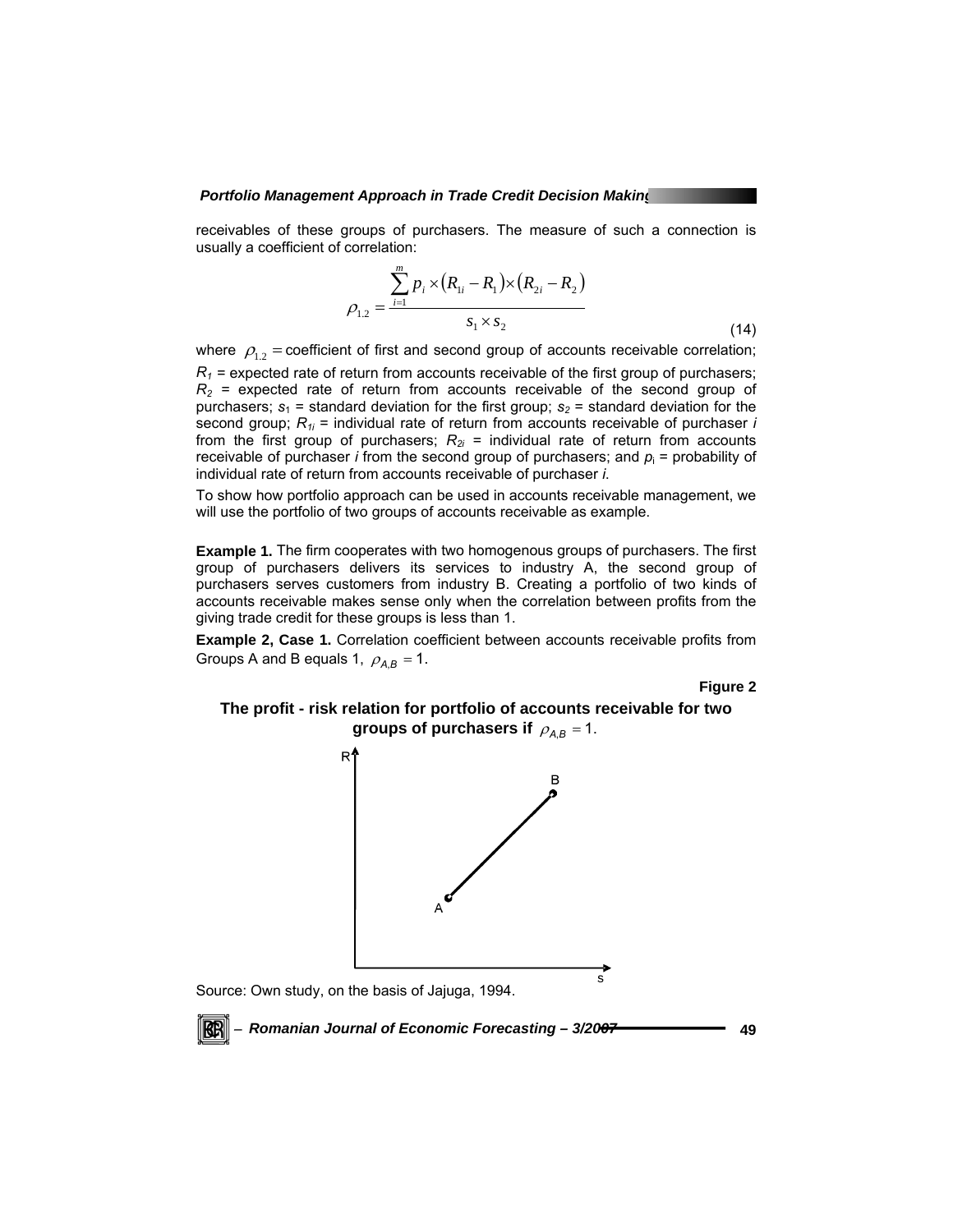Figure 2 shows that there is no possibility of increasing profit from diversification without increasing risk if  $\rho_{AB} = 1$ .

**Example 2, Case 2.** Coefficient of correlation equal (- 1),  $\rho_{A,B} = (-1)$ . Perfect negative correlation.

**Figure 3** 

**The profit - risk relation for portfolio of accounts receivable for two groups of purchasers if**  $\rho_{A,B} = (-1)$ .



Source: Own study, on the basis of Jajuga, 1994.

At Point A, we offer trade credit only to Group A. At point B we offer trade credit to Group B. If we are following from Point A (and we are enlarging contribution of Group B in accounts receivable portfolio) to A/B1, the risk *s* is decreasing and the profit *R* is increasing. As we see in Figure 3, it makes no sense to possess accounts receivable only from Group A. It is because with identical risk *s*, the portfolio A/B<sub>2</sub> offers higher profit *R*.

**Example 2, Case 3.** Coefficient of correlation equal 0,  $\rho_{A,B} = 0$ . It is a situation when benefits from giving trade credit to Group A and Group B are not related to each other in any way.

In such situation, the only possible is partial reduction of risk. The reasonable firm should not choose any portfolio of charge lying on the  $A - A/B<sub>3</sub>$  line, because it is always possible to find more profitable equivalent on:  $A/B<sub>3</sub>$  -  $A/B<sub>4</sub>$  line, which with the same risk *s* gives higher profit *R*. The skilful construction of two groups of accounts receivable portfolio can lead to considerable reduction of risk. The inclusion to singleasset portfolio second component, almost always leads to risk decreasing, sometimes even with simultaneous profit growth (Brigham 2004, p. 77; Jajuga 1994, p. 119; Jajuga 1997; Jajuga 1993; Wait 2002; Fabozzi 2000; Jajuga 2002).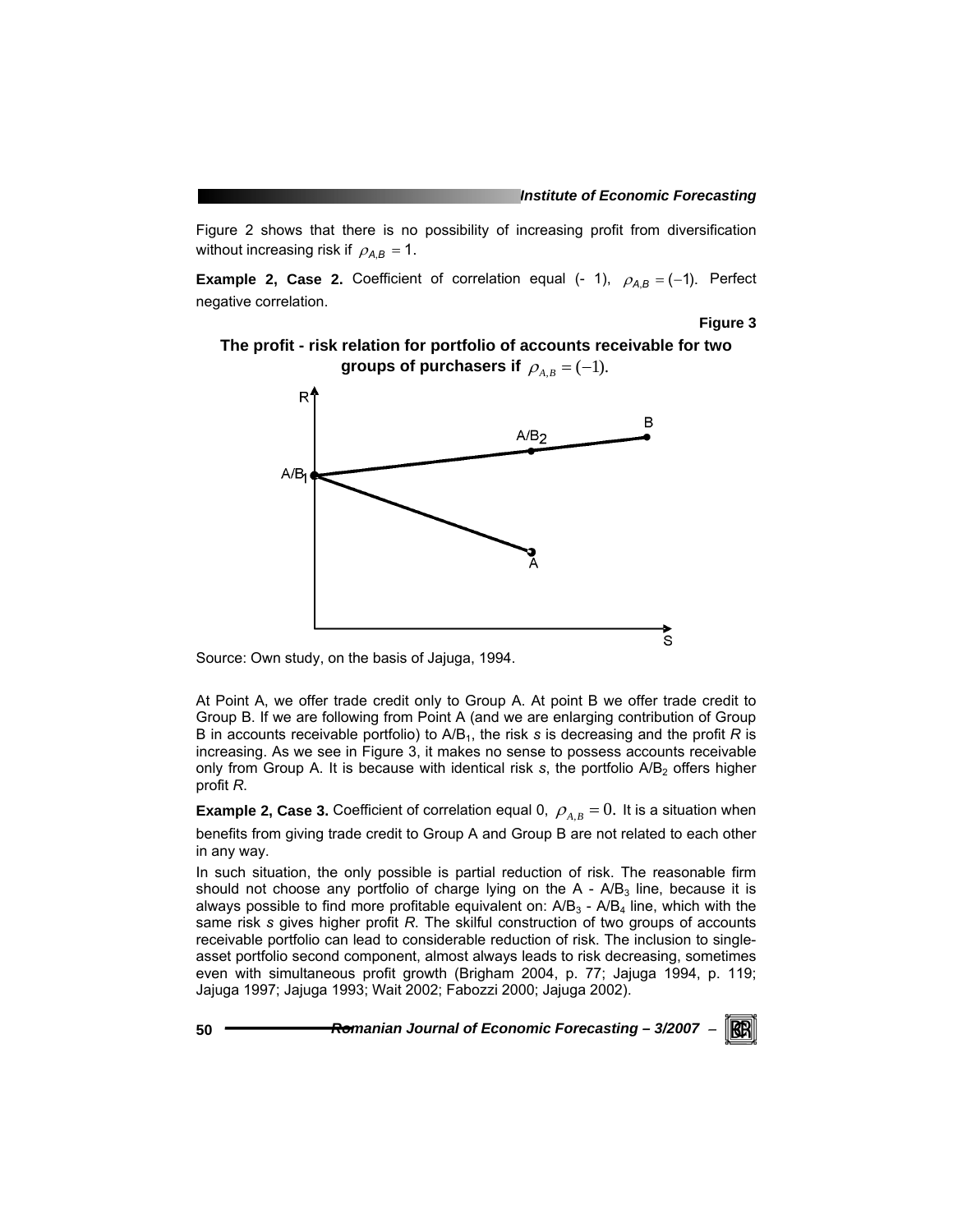**Figure 4** 

**The profit - risk relation for portfolio of accounts receivable for two groups of purchasers if**  $\rho_{AB} = 0$ .



Source: Own study, on the basis of Jajuga, 1994.

**Example 3** (continuation of example 1). After the historical data analysis had been achieved, firm managers noticed that the expected profits were higher and correlated negatively with profits generated from purchases by current customers. This was certainly from allowing trade credit to customers who had made cash purchases because of the high risk during the receivables collection period. These trends lead to the expectation<sup>1</sup> of a lower risk of profits from accounts receivable and growth in profits from sales in general at the same time. A 3% cash discount was proposed for customers who paid within 10 days along with an extension of the payment deadline to 45 days for any remaining customers. As a result, 4% of sales would be paid for with in cash while 40% of customers would take advantage of the cash discount by paying by the  $10<sup>th</sup>$  day. Remaining customers (46% of sales) would make their payments on the 45<sup>th</sup> day. Bad debts =  $1\% \times CR$ .  $CR_1$  = 700 000 000 €. The effect of these changes in trade credit policy would be felt for three years. In addition, *VC* would be reduced from 50% to 49% thanks to the positive advantages of scales resulting from larger sales (and increased production).

So, we have:

 $DSO_2 = 0,04 \times 0 + 0,40 \times 10 + 0,46 \times 45 = 24,7$  days  $\triangle AAR = (24.7 - 10) \times \frac{500\,000\,000}{360} + 0.49 \times 24.7 \times \frac{200\,000\,000}{360} = 27\,140\,556\,\epsilon.$  $-(3\% \times 700\,$  000  $\,$  000  $\times$  40%  $-$  2%  $\times$  500  $\,$  000  $\,$  000  $\times$  25%  $=$  98  $\,$  671 889  $\,\in$ ∆*EBIT = 200 000 000 ×* 0,51 – 20% × 27 140 556 – (1% × 700 000 000 – 3% × 500 000 000) +

 *1 With admittance of taking both groups simultaneously on trade credit principles.*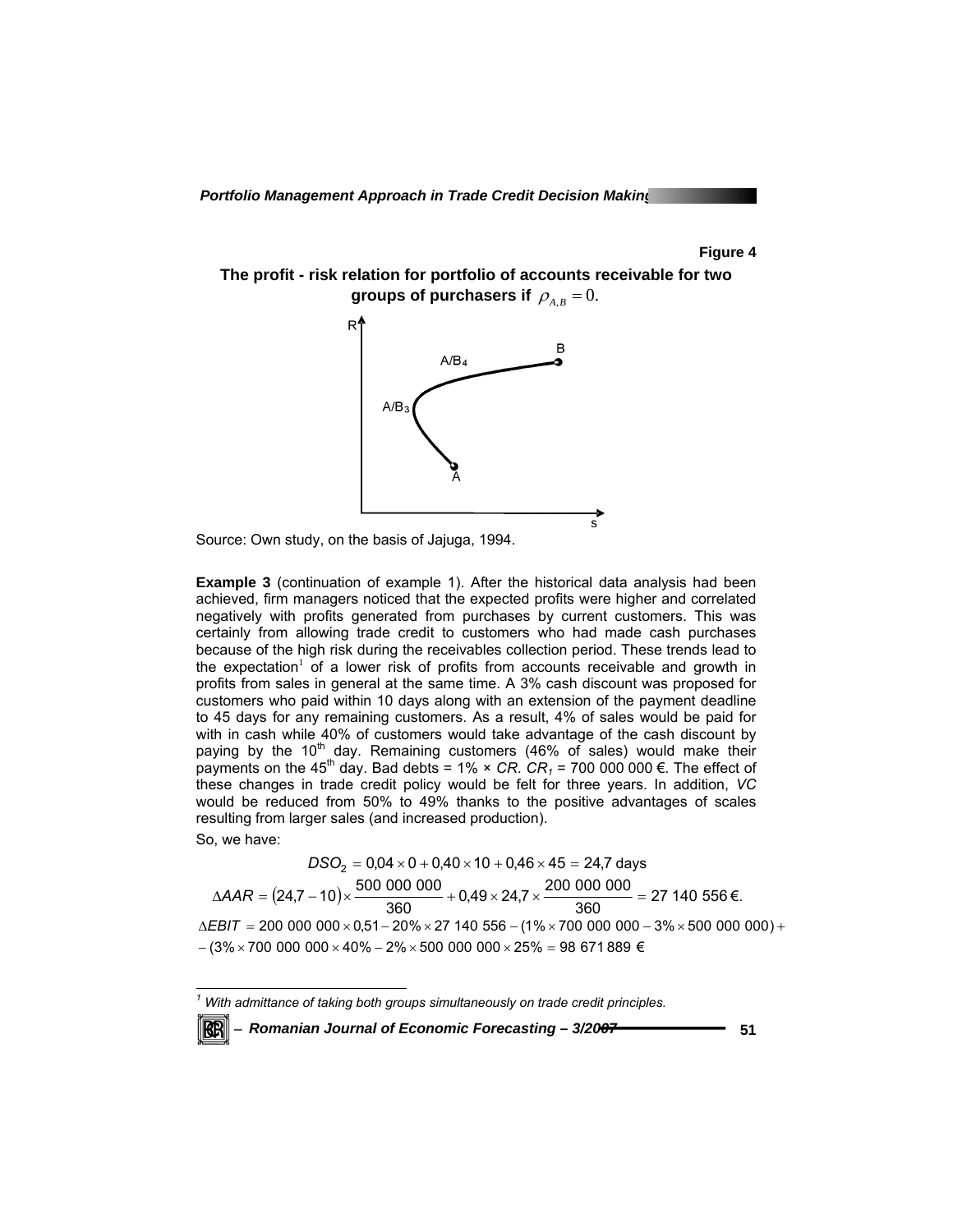From this, we have the following change in the firm value:

$$
\Delta V = -27\ 140\ 556 + \frac{98\ 671\ 889 \times 0.81}{0.15} \times \left(1 - \frac{1}{1.15^3}\right) = 155\ 344\ 454\ \text{E}.
$$

The firm value will increase. The proposed change will be more profitable than in example 1 without using the portfolio approach. This related information comes from the estimation of *EVA* growth:

∆*EVA* = 0,81× 98 671 889 − 15%× 27 140 556 = 75 853 147 €.

## **4. Conclusions**

Accounts receivable management decisions are very complex. On the one hand, too much money is tied up in accounts receivables, because of an extreme liberal policy of giving trade credit. This burdens the business with higher costs of accounts receivable service with additional high alternative costs. Additional costs are further generated by bad debts from risky customers. On the other hand, the liberal trade credit policy could help enlarge income from sales. In the article, the problem was linked to the operational risk of purchasers interested in receiving trade credit who, as separately considered groups, may characterize too high risk level. However, if they are considered as one of several groups of enterprise customers, and if their payment habits are correlated with the payment habits of the remaining groups, what was formerly impossible could become possible, and may even turn profitable. The portfolio of assets, like the portfolio of accounts receivables, sometimes presents a lower risk to acceptable advantages than the independently considered groups of purchasers.

## **References**

- Brigham E.F., Daves P.R., *Intermediate Financial Management*, Thomson, Mason 2004.
- Czekaj J., Z. Dresler, *Zarządzanie finansami przedsiębiorstw. Podstawy teorii,* WN PWN, Warszawa 2002.
- Fabozzi F. J., G. Fong, *Zarządzanie portfelem inwestycji finansowych przynoszących stały dochód*, WN PWN, Warszawa 2000.
- Jajuga K., *Zarządzanie kapitałem*, Wydawnictwo AE, Wrocław 1993.
- Jajuga K., T. Jajuga, *Inwestycje. Instrumenty finansowe. Ryzyko finansowe. Inżynieria finansowa,* WN PWN, Warszawa 2002.
- Jajuga K., T. Jajuga, *Jak inwestować w papiery wartościowe*, WN PWN, Warszawa 1994.
- Jajuga K., K. Kuziak, P. Markowski, *Inwestycje finansowe*, Wydawnictwo AE, Wrocław 1997.
- Luenberger D. G., *Teoria inwestycji finansowych*, WN PWN, Warszawa 2003.
- Maness T.S., J.T. Zietlow, *Short-Term Financial Management*, Dryden Press, Fort Worth 1998.
- Michalski G., *Leksykon zarządzania finansami*, CHBeck, Warszawa 2004.